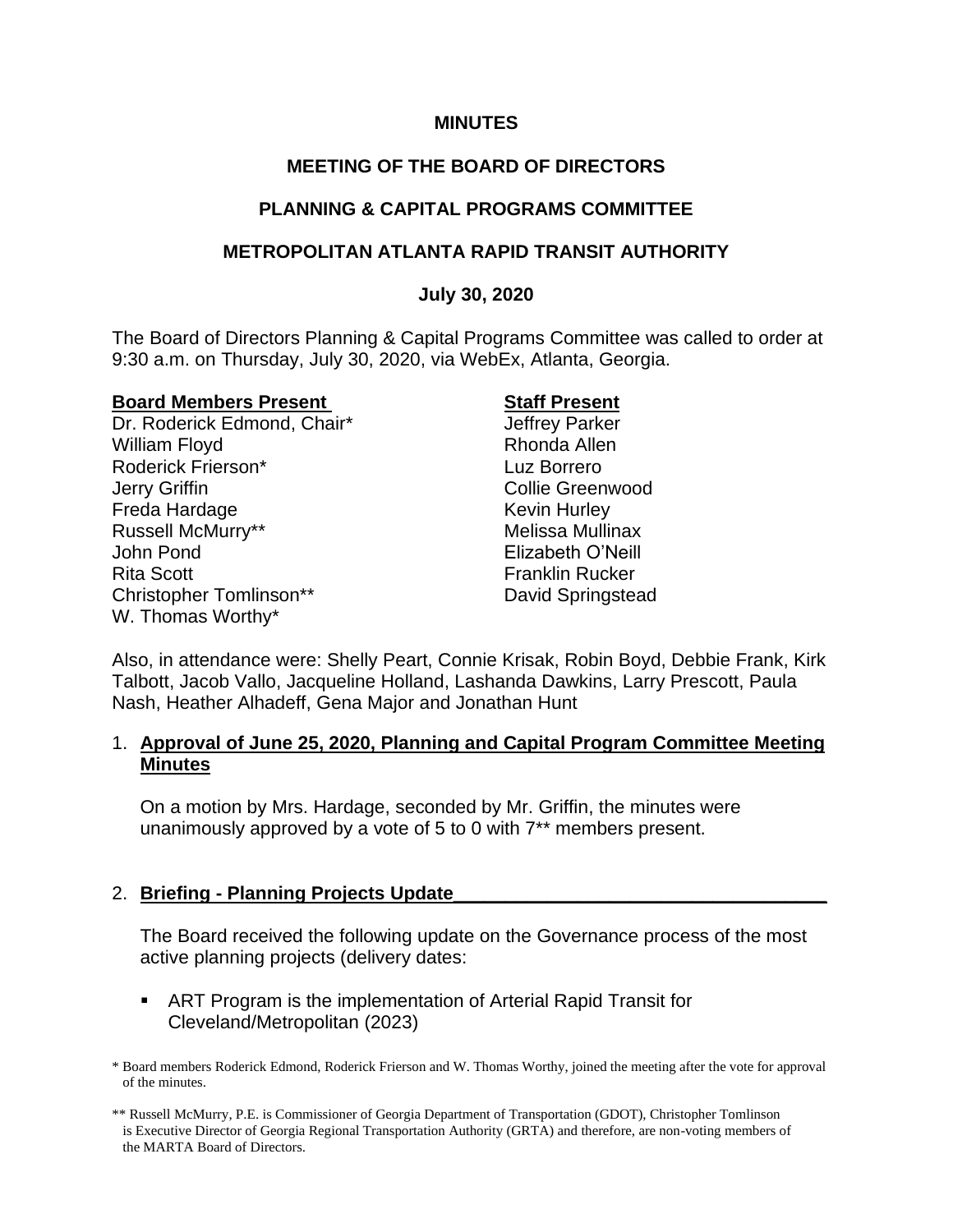Planning and Capital Program - Meeting Minutes Page **2** of **4** July 30, 2020

- 
- The Campbellton Road Corridor is one of MARTA's busiest routes. The Authority seeks to improve this Corridor through incorporating a high capacity transit investment (2030)
- MARTA wants to extend the Streetcar East line to Ponce City Market (2026)
- Summerhill BRT will operate from Atlanta Beltline/University Avenue to Downtown (2024)
- North Avenue Corridor improvement phase1 focuses on planning, design and incremental implementation of operational improvements along the corridor (2021)
- Planning and design of the Bankhead Station platform extension will align the station with other stations by extending the platform from two-car to eight-car length (2023)
- Design and reconstruction of Five Points MARTA Station (2026)
- Clayton Operations & Maintenance Facility focuses on planning, design and implementation of a multi-purpose operations maintenance facility (2026)
- Clayton County High Capacity Transit focuses on planning, design and implementation of commuter rail transit in the County (2030)
- The purpose of Clayton Transit Supportive Land use is to position Clayton projects for FTA funding (2021)

# 3. **Resolution Authorizing the Award of a Single Source Contract for the Procurement of Needlepoint Bipolar Ionization - GPS Device, RFP P47269**

Mrs. Krisak presented the above resolution.

- To ease staff back into the office the following initiatives will be taken:
	- o Temperature checks
	- $\circ$  CDC recommendation wear a mask and social distancing
	- o Employee Survey
	- o Office workspace reconfiguration
	- o Clean Start Program
	- o Air filtration of MARTA facilities
- The system being recommended is the Needlepoint Bipolar Ionization (NBPI) that will be installed into MARTA's existing AC units
- The system provides clean air while breaking down bacteria/viruses and delivers clean indoor air that is safe and healthy producing neither ozone nor other harmful by-products
- A thorough comparison was done with other air filtering devices and the NBPI proved to be the most efficient

On a motion by Mr. Griffin, seconded by Mr. Pond, the resolution was unanimously approved by a vote of 8 to 0 with 10\*\* members present.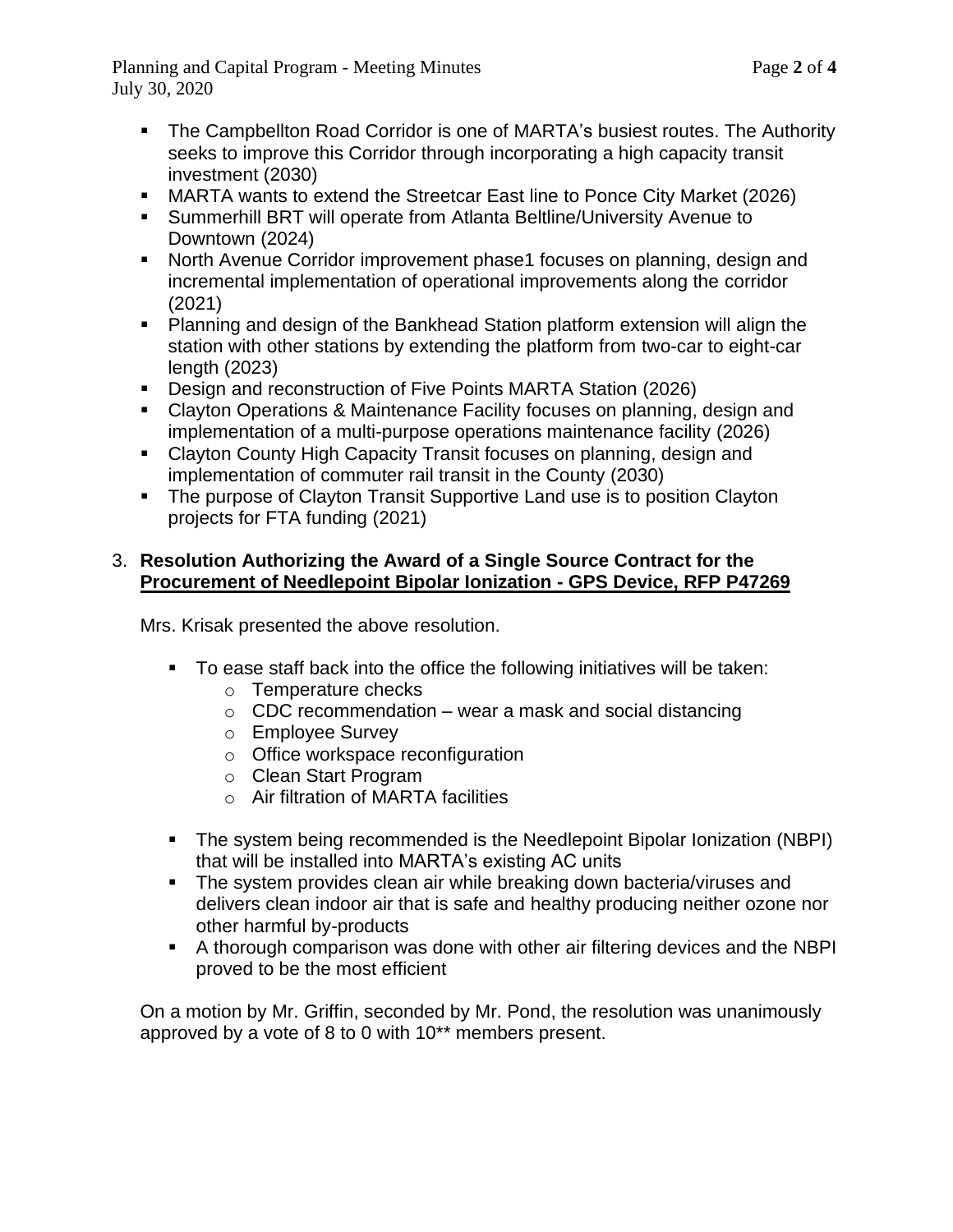## 4. **Resolution Authorizing the Approval to Execute a Memo of Understanding (MOU) with the City of Forest Park Related to the Acquisition of Property for the New Clayton County Multi-Purpose Operations and Maintenance Facility**

Ms. Boyd presented the above resolution.

- **EXTE:** This is the very beginning of the acquisition process, however when the Authority is at the stage where properties are identified for purchase this will be taken to the Board.
- The Authority is equipped to negotiate for a reasonable and equitable purchase.
- MARTA approached Forest Park and they agreed to come onboard through the adoption of the MOU on July 23, 2020.

On a motion by Mr. Griffin, seconded by Mr. Frierson, the resolution was unanimously approved by a vote of 8 to 0 with 10\*\* members present.

## 5. **Resolution Authorizing the Execution of an Amendment to King Memorial Transit Oriented Development (TOD) Ground Lease**

Ms. Frank presented the above resolution.

- This is the 5<sup>th</sup> amendment to the lease and addresses unforeseen site conditions, which include:
	- o Increase in environmentally impacted soil
	- o Increase in water removal
	- o Import of soil
- MARTA will defer the developer's rent for up to 24 months while accruing interest during that period.

On a motion by Mr. Pond, seconded by Ms. Hardage, the resolution was unanimously approved by a vote of 8 to 0 with 10\*\* members present.

#### 6. **Resolution Authorizing the Approval to Enter into Negotiations with Portman Holdings, LLC for Development of Parcel D3044 at North Avenue Station, RFP P43033**

Mr. Vallo presented the above resolution.

- This will follow competitive guidelines with oversight from JLL and MARTA's procurement department.
- The proposal meets or exceeds fair market value recently received by MARTA.
- Upon the Committee's approval to negotiate, MARTA will proceed to do so and will keep the Board up to date along the way.